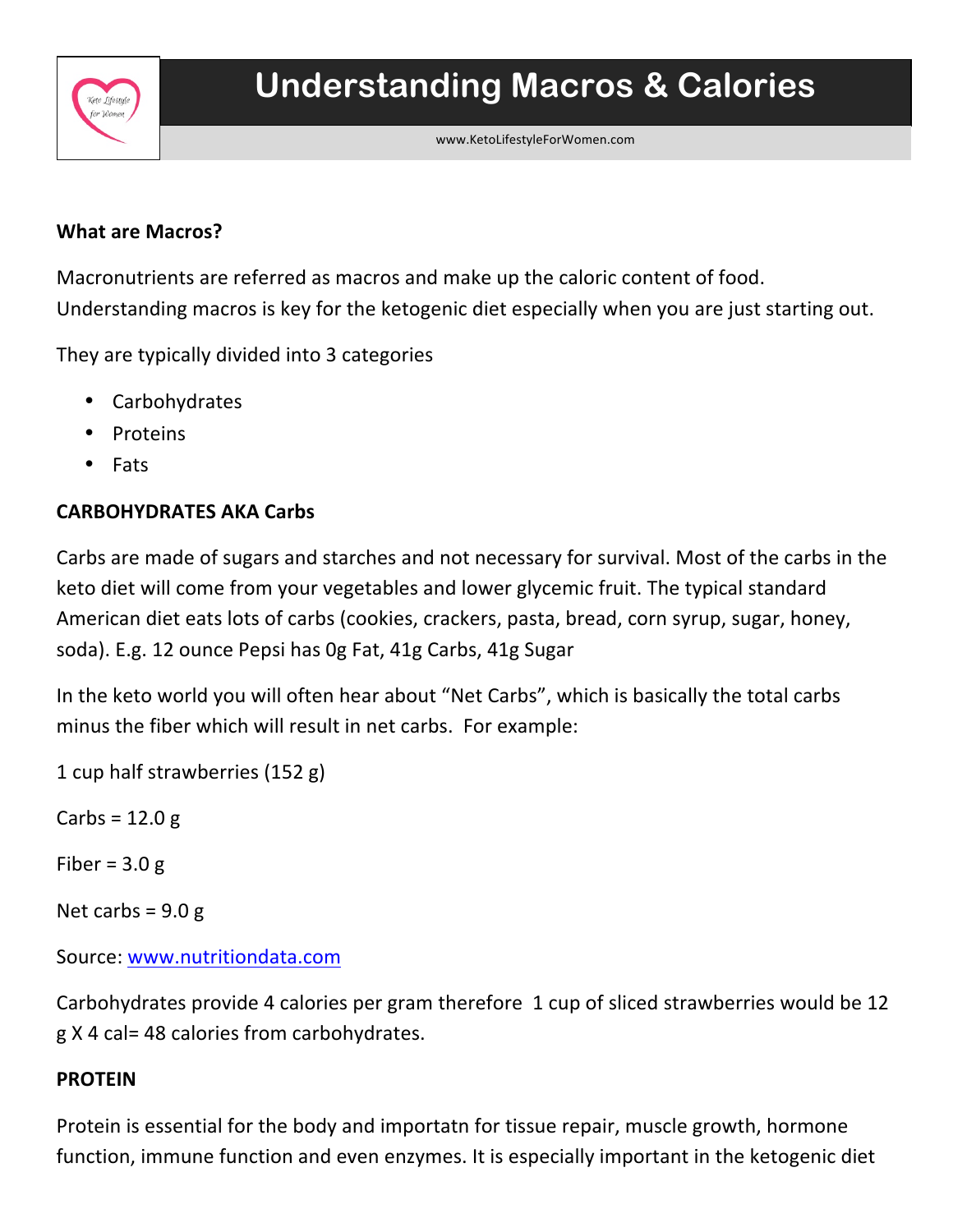in the absence or when minimizing carbs. Protein plays an important role in the body and building blocks of the body. Protein is broken down into amino acids.

There are 9 essential amino acids that cannot be made by the body, therefore must come from the food you eat:

- Histidine
- Isoleuice
- Leucine
- Lysine
- Methionine
- Phenylalanine
- Threonine
- Tryptophan
- Valine

A protein deficiency can result in malnutrition and contribute to many health conditions. Protein is important in a ketogenic diet and is important in preservering lean muscle mass. The amount of protein on a ketogenic diet depends on whether you want to gain lean muscle or maintain lean muscle. You definitely don't want to lose lean muscle mass.

Most of your protein will come from animal products like beef, chicken, organ meats, eggs, fish and even some plants to a smaller degree. Protein provides 4 calories per gram therefore 1 scoop of protein powder that contains 30 g of protein would be 30 g X 4 cal = 120 calories from protein.

# **FATS**

Fat is essential in the diet and lots of it in the ketogenic diet, especially when you are transitioning into a fat burner from a sugar burner. Fat is necessary for energy, hormone production, cell growth, organ protection, and for absorption of certain vitamins. You've heard of fat soluable vitamins right? They are Vitamins A,D, E & K. Fats also help keep you full and add flavor to your meals.

You will want to add healthy fats to your diet like olive oil, coconut oil, grass fed butter, avocado, lard, nuts and seeds to help keep you satiated. Avoid unhealthy toxic fats like canola/rapeseed oil, cottonseed oil, soy bean oil partially hydrotenated fats/oils and vegetable shortening that contribute to inflammation and breakdown in the body.